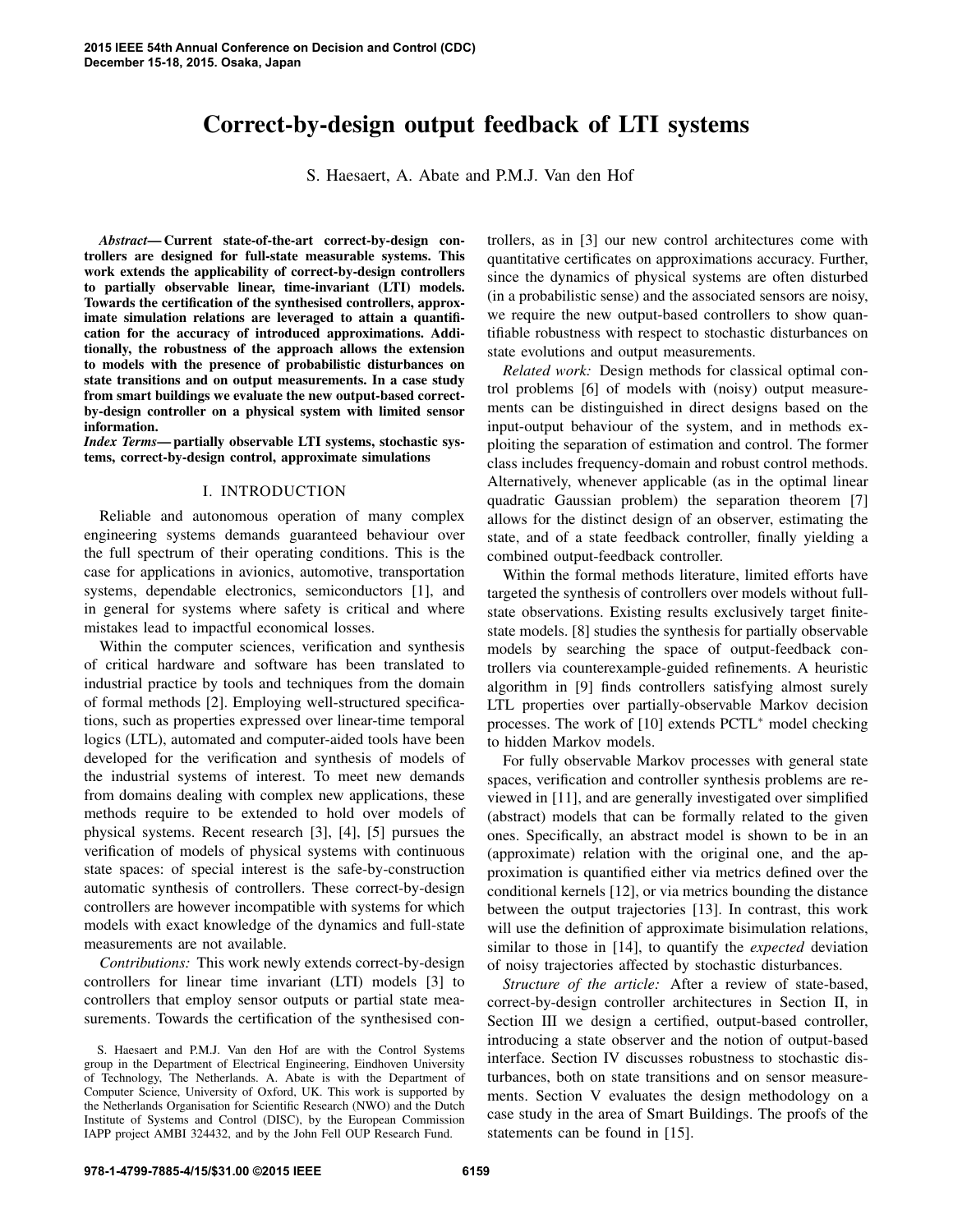# II. PRELIMINARIES AND PROBLEM STATEMENT

We intend to synthesise a certifiable output-based controller for a physical system represented by the LTI model

$$
\mathbf{M}: \begin{cases} x(t+1) &= Ax(t) + Bu(t) \\ y(t) &= Cx(t) \\ z(t) &= Hx(t), \end{cases} \tag{1}
$$

where  $x(t) \in \mathbb{R}^n$  is the state, initialised by  $x(0) \in \mathbb{X}_0 \subset \mathbb{R}^n$ , the control input is  $u(t) \in \mathbb{R}^m$ , and  $y(t) \in \mathbb{R}^p$  is the measured output available for control. *A*,*B*,*C* are real matrices of appropriate dimensions. The signals  $z(t) \in \mathbb{R}^q$ , mapped from the state space via the linear map *Hx*, are used to define performance and properties. This in unlike [10], which defines specifications over the signals  $y(t)$ . In contrast to the measured output  $y(t)$ , the structure of which is physically specified by the sensors attached to the system, the choice of *H* can be adapted to the design requirements, and include  $H = C$  and  $H = I$  as special cases.

## *A. Transition systems and simulation relations*

*Definition 1 (Transition system [4]):* A transition system is a tuple  $\Sigma = (\mathcal{X}, \mathcal{X}_0, \mathcal{A}, \rightarrow, \mathcal{Z}, \mathcal{H})$ , where

- $\mathscr X$  is a (possibly infinite) set of states;
- $\mathscr{X}_0$  is a (possibly infinite) set of initial states;
- $\mathscr A$  is a (possibly infinite) set of actions;
- $\rightarrow \subseteq \mathcal{X} \times \mathcal{A} \times \mathcal{X}$  is a transition relation;
- $\mathscr Z$  is a (possible infinite) set of observations;
- $\mathscr{H} : \mathscr{X} \to \mathscr{Z}$  is a map assigning to each  $x \in \mathscr{X}$  and observation  $\mathscr{H}(x) \in \mathscr{Z}$ .

A metric transition system is a transition system endowed with a metric over the observation space  $\mathscr{Z}$ .  $\Box$ This work considers non-blocking transition systems, where every state  $x \in \mathcal{X}$  is associated to a non empty transition relation. The behaviour generated by  $\Sigma$  is denoted as  $\mathscr{B}(\Sigma)$ and consists of all infinite sequences  $z_0, z_1, z_2, \dots$  for which there exists an initialised path  $(x_0, u_0), (x_1, u_1), (x_2, u_2), \ldots$ with  $x_0 \in \mathcal{X}_0$ ,  $(x_i, u_i, x_{i+1}) \in \rightarrow$ , and  $z_i = \mathcal{H}(x_i)$  for all  $i \in \mathbb{N}$ .

The LTI model M can be reinterpreted as a transition system characterised by a tuple  $(\mathbb{R}^n, \mathbb{X}_0, \mathbb{R}^m, \rightarrow, \mathbb{R}^q, H)$ , with a state space  $x \in \mathbb{R}^n$ , a set of initial states  $x(0) \in \mathbb{X}_0$ , and transitions  $\rightarrow := \{x, u, x' | x' = Ax + Bu\}$ . Additionally, *H* assigns observation  $z \in \mathbb{R}^q$  to  $x \in \mathbb{R}^n$ :  $z = Hx$ . Note that this transition system has uniquely defined transitions, since for every state-action pair there is a unique state transition. If, in addition, the initial state is defined deterministically  $\mathscr{X}_0 := \{x_0\}$  then the transition system is called *deterministic*.

The verification of LTI models can be attained by abstracting them as finite-state ones and leveraging symbolic approaches [4]. Pairs of models can be related as follows.

*Definition 2 (Simulation relation [4]):*

Let  $\Sigma_a = (\mathscr{X}_a, \mathscr{X}_{a_0}, \mathscr{A}_a, \rightarrow_a, \mathscr{Z}_a, \mathscr{H}_a)$  and  $\Sigma_b =$  $(\mathscr{X}_b, \mathscr{X}_{b_0}, \mathscr{A}_b, \rightarrow_b, \mathscr{Z}_b, \mathscr{H}_b)$  be transition systems with the same output sets  $\mathscr{Z}_a = \mathscr{Z}_b$ . A binary relation  $\mathscr{R} \subset \mathscr{X}_a \times \mathscr{X}_b$ is said to be a simulation relation from  $\Sigma_a$  to  $\Sigma_b$  if the following three conditions are satisfied: 1) for every  $x_{a0} \in \mathscr{X}_a$ , there exists  $x_{b0} \in \mathscr{X}_b$  with  $(x_{a0}, x_{b0}) \in \mathscr{R}$ ; 2) for

every  $(x_a, x_b) \in \mathcal{R}$  we have  $\mathcal{H}_a(x_a) = \mathcal{H}_b(x_b)$ ; 3) for every  $(x_a, x_b) \in \mathcal{R}$  we have that  $x_a \xrightarrow{u_a} x_a'$  in  $\Sigma_a$  implies the existence of  $x_b \xrightarrow{u_b} x_b$ <sup>*'*</sup> in  $\Sigma_b$  satisfying  $(x_a', x_b') \in \mathcal{R}$ . We say that  $\Sigma_a$  is simulated by  $\Sigma_b$ , denoted as  $\Sigma_a \preceq_{\mathcal{S}} \Sigma_b$ , if there exists a simulation relation from  $\Sigma_a$  to  $\Sigma_b$ . The models  $\Sigma_a$ and  $\Sigma_b$  are bisimilar, i.e.,  $\Sigma_a \sim_{\mathscr{B}} \Sigma_b$ , if there exists relation R that is a simulation relation from Σ*<sup>a</sup>* to Σ*<sup>b</sup>* and for which  $\mathcal{R}^{-1}$  is also a simulation relation from  $\Sigma_b$  to  $\Sigma_a$ .  $\Box$ 

Note that this similarity relation over the set of transition system implies a relation over the behaviour of the transition systems [4], more precisely if  $\Sigma_a \preceq_{\mathcal{S}} \Sigma_b$  then  $\mathscr{B}(\Sigma_a) \subseteq$  $\mathscr{B}(\Sigma_b)$ , and if  $\Sigma_a \sim_{\mathscr{B}} \Sigma_b$  then  $\mathscr{B}(\Sigma_a) = \mathscr{B}(\Sigma_b)$ .

#### *B. Formal specifications and control design*

Let us consider a specification of interest  $\psi$  for which the desired behaviour is represented by a transition system  $\Sigma_{\psi}$ [4]. Then a control synthesis problem for  $\Sigma$  can be formulated as the search of a controller C such that the controlled transition system, i.e.,  $C \times \Sigma$  *satisfies* the specification, namely (a.) if  $C \times \Sigma \preceq_{\mathscr{S}} \Sigma_{\mathscr{W}}$  or (b.) if  $C \times \Sigma \sim_{\mathscr{B}} \Sigma_{\mathscr{W}}$ . The notation  $C \times \Sigma$ refers to the composition of the controller C with model Σ: the actions of the obtained transition system are defined by the controller  $C$ , whereas the internal state of  $C$  is updated based on information available from Σ.

If  $\Sigma_a$  and  $\Sigma_b$  are deterministic transition systems and  $\Sigma_a \preceq_{\mathcal{S}} \Sigma_b$ , then for every sequence of actions for  $\Sigma_a$ , there exists a corresponding sequence for  $\Sigma_b$  such that the observed behaviour is the same [16]. Definition 2 suggests the refinement of a controller for  $\Sigma_a$  to  $\Sigma_b$  via condition 3): for ever choice of  $u_a$ , picked by the controller for  $\Sigma_a$ , there exists a suitable input  $u<sub>b</sub>$ . In practice this allows synthesis problems to be first solved on a simplified, and possibly finite, abstraction  $(\Sigma_a)$ , before refinement over a concrete, complex model  $(\Sigma_h)$ .

Towards robust notions of satisfaction, approximate versions of simulation relations [4] can be considered over metric transition systems. Consider two given metric transition systems with a shared output space  $\mathscr Z$  and a metric **d**. The relation  $\mathcal{R} \subset \mathcal{X}_a \times \mathcal{X}_b$  is said to be an  $\varepsilon$ -approximate simulation relation from  $\mathcal{X}_a$  to  $\mathcal{X}_b$  iff conditions 1) and 3) of Definition 2 hold, and additionally if for every  $(x_a, x_b) \in$ R we have  $\mathbf{d}(\mathcal{H}_a(x_a) - \mathcal{H}_b(x_b)) \leq \varepsilon$ . We say that  $\Sigma_a$  is *approximately simulated* by  $\Sigma_b$ , denoted by  $\Sigma_a \preceq^{\mathcal{E}}_{\mathcal{S}} \Sigma_b$ , if there exists an  $\varepsilon$ -approximate simulation relation from  $\Sigma_a$ to  $\Sigma_b$ . The models  $\Sigma_a$  and  $\Sigma_b$  are approximately *bisimilar*, i.e.,  $\Sigma_a \sim_{\mathscr{B}}^{\varepsilon} \Sigma_b$ , iff there exists a relation  $\mathscr{R}$  that is an  $\varepsilon$ approximate simulation relation from  $\Sigma_a$  to  $\Sigma_b$  and for which  $\mathcal{R}^{-1}$  is an ε-approximate simulation relation from Σ<sub>*b*</sub> to Σ<sub>*a*</sub>.

## *C. State-of-the-art correct-by-design controller synthesis*

Suppose that an LTI model  $x(t + 1) = Ax(t) + Bu(t)$  is given, and that it has a finite-valued observation map that induces a partition over the observation space  $\mathbb{R}^q$ . Under assumptions on the controllability of the model, on the linear independence of the columns of its input matrix *B*, and on the observation map [3], [4], the LTI model can be bisimulated by a finite transition system. Alternatively, under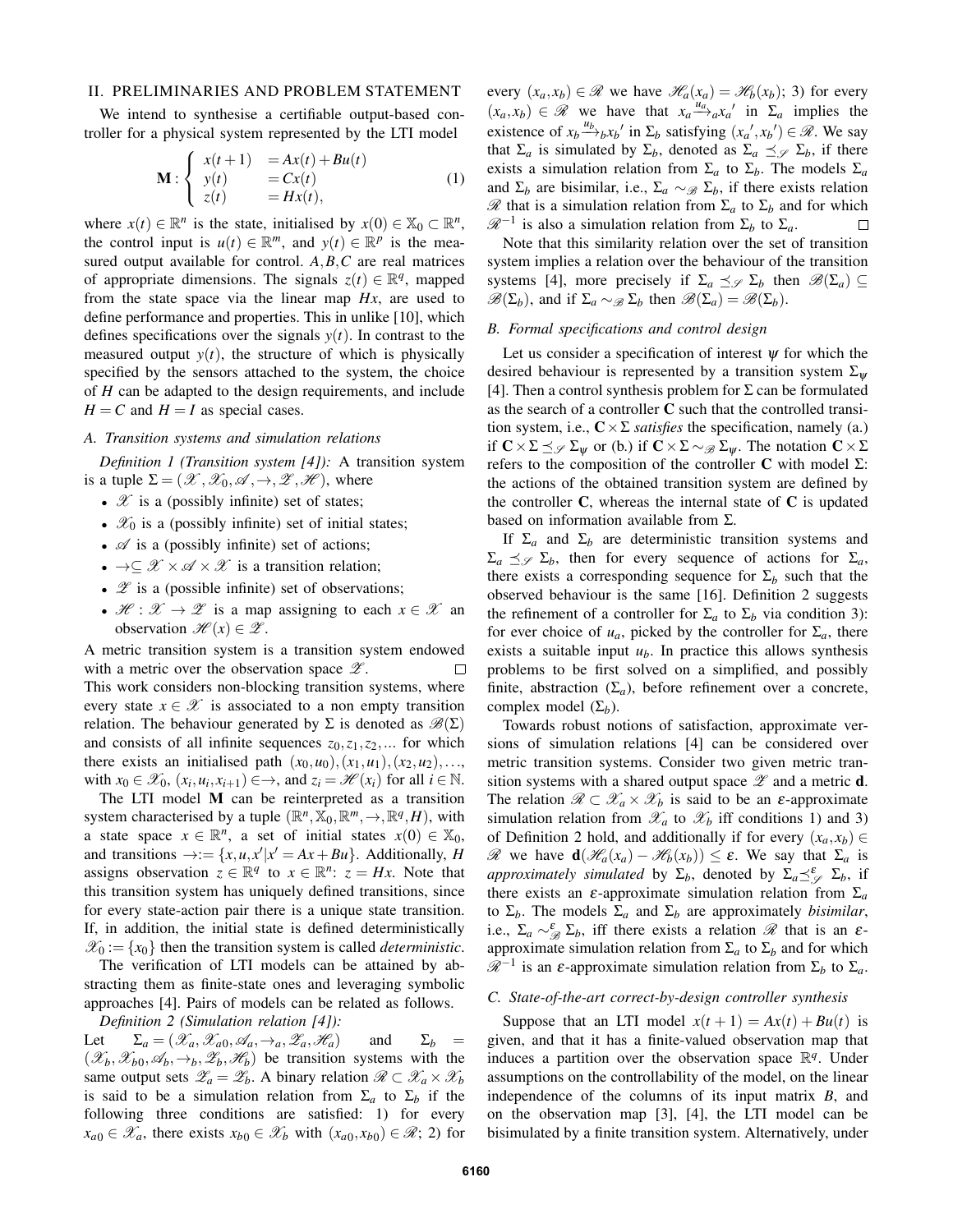less stringent conditions it is possible to synthesise a finite approximate bisimulation of the given model [4], [5]: further, for every controller synthesised on the finite-state abstraction there exists a refined controller for the original model, with the same closed-loop behaviour.

In the remainder of this work we assume that given a model M and a model  $\Sigma_{\psi}$  for the specification, both with the same output space, we have obtained a controlled model  $\bar{M}_{C}$ , which is such that  $\bar{M}_{C} \sim_{\mathscr{B}} \Sigma_{\Psi}$  [4].  $\bar{M}_{C} := C \times M$ denotes the composition of model M with the correct-bydesign controller C, where C takes as input the state of M and returns an action to M. This controlled model has hybrid states  $(\bar{x}, q)$  with  $\bar{x} \in \mathbb{R}^n$  and  $q \in Q$ , where *Q* is a finite set. Its dynamics are defined as

$$
\bar{\mathbf{M}}_{\mathbf{C}} : \begin{cases} \bar{x}(t+1) = A\bar{x}(t) + B\bar{u}_q(\bar{x}(t)) \\ q(t+1) = \delta(\bar{x}(t), q(t)), \end{cases}
$$
 (2)

and initialised by  $(\bar{x}(0), q(0)) \in \bigcup_{q_0 \in Q_0} (\{q_0\} \times \mathbb{X}_0(q))$ . Let us remark that the discrete states of this model follow from the states of a finite transition system, approximately bisimilar to the continuous-state model M, and from the discrete states of the specification model  $\Sigma_{\psi}$ . Hence the discrete state *q* is initialised based on the specification model  $\Sigma_{\psi}$  and the initial state  $\bar{x}(0)$ . Note that  $\bar{u}_q(\bar{x}(t))$  is a function that maps the current state to an action.

#### *D. Problem statement*

Suppose that there exists a state-based, correct-by-design controller for a fully-observed LTI model, with closed-loop dynamics denoted by  $\overline{M}_C$  as in (2). The objective of this work is to design an output-based controller, a controller that only requires the measured signal  $y(t)$  and that can therefore be deployed on the model in (1). Additionally, it is required that the new controller guarantees an upper-bound on the deviation from the state-based control in (2).

In the following we use the notion of *interface function*. Interface functions originate from the work in [16] on hierarchical control design based on (approximate) simulation relations: the construction of a controller over a simplified model is *refined* to a concrete model while maintaining the same guarantees over the controlled behaviour.

*Definition 3 (Interface function):* Let  $\Sigma_a$  =  $(\mathscr{X}_a, \mathscr{X}_{a_0}, \mathscr{A}_a, \rightarrow_a, \mathscr{Z}_a, \mathscr{H}_a)$  and  $\Sigma_b$  =  $(\mathscr{X}_b, \mathscr{X}_{b0}, \mathscr{A}_b, \rightarrow_b, \mathscr{Z}_b, \mathscr{H}_b)$ be deterministic transition systems with the same output sets  $\mathscr{L}_a = \mathscr{L}_b$ . A relation  $\mathscr{R} \subset \mathscr{X}_a \times \mathscr{X}_b$  is an  $\varepsilon$ -approximate simulation relation from  $\mathscr{X}_a$  to  $\mathscr{X}_b$ , and  $\mathscr{F} : \mathscr{A}_a \times \mathscr{X}_a \times \mathscr{X}_b \to \mathscr{A}_b$  is its related interface, if the following three conditions are satisfied: 1) for every  $x_{a0} \in \mathscr{X}_{a0}$ , there exists  $x_{b0} \in \mathscr{X}_{b0}$  with  $(x_{a0}, x_{b0}) \in \mathscr{R}$ ; 2) for every  $(x_a, x_b) \in \mathcal{R}$ ,  $\mathbf{d}(\mathcal{H}_a(x_a) - \mathcal{H}_b(x_b)) \leq \varepsilon$ ; 3) for every  $(x_a, x_b) \in \mathcal{R}$  we have that  $x_a \stackrel{u_a}{\longrightarrow} x_a$  in  $\Sigma_a$ implies  $x_b \xrightarrow{u_b}{}_{b}x_b$ <sup>*i*</sup> in  $\Sigma_b$  with  $u_b = \mathscr{F}(u_a, x_a, x_b)$ , satisfying  $(x'_a, x'_b) \in \mathcal{R}$ . The feedback composition of  $\Sigma_a$  and  $\Sigma_b$  is denoted as  $\Sigma_a \times \mathscr{F} \Sigma_b$ .  $\Box$ 

Note that the existence of an (approximate) simulation relation implies the existence of an interface, i.e., for all  $\varepsilon$ -



Fig. 1: Interconnection model/observer,  $M||O(M)$ 

approximately simulated and deterministic transition systems there exists at least one interface function.

In practice Definition 3 entails that the dynamics corresponding to the feedback-composed models  $\Sigma_a \times \mathcal{F} \Sigma_b$  do not differ more than  $\varepsilon$ . Hence, a controller composed on  $\Sigma_a$  can be refined to  $\Sigma_b$  via the interface  $\mathscr{F}$ , without affecting its closed-loop accuracy more than  $\varepsilon$ .

Let us define a specific class of interfaces denoted as *sensor-based interfaces*, which are defined exclusively based on sensor information from  $\Sigma_b$ , namely  $\mathscr{F}_g$  :  $\mathscr{A}_a \times \mathscr{X}_a$  ×  $g(\mathscr{X}_b) \to \mathscr{A}_b$ , where *g* is the sensor function. In the particular instance of (1), the sensor function is  $g(x(t)) := Cx(t)$ . These structures are of interest to us, as they define the set of interfaces that can be practically implemented for controller refinement on partially observable systems.

# III. OBSERVER-BASED CORRECT-BY-DESIGN CONTROLLER SYNTHESIS

In this section we propose a new design methodology for output-based controller refinement. We first design an observer that extends the sensors output with state estimates, see Fig. 1. Then as in Fig. 2 we define a linear, sensor-based interface function between  $\bar{M}_{\Gamma}$  (the state-based, correct-bydesign controlled model) and the model/observer interconnection from Fig. 1.

#### *A. Observer-based design*

Consider a Luenberger observer denoted as O:

$$
\hat{x}(t+1) = A\hat{x}(t) + Bu(t) + L(y(t) - \hat{y}(t)),
$$
\n(3)  
\n
$$
\hat{y}(t) = C\hat{x}(t),
$$

with gain matrix *L* such that  $A - LC$  is stable if  $(A, C)$ is detectable [6]. The observer is initialised as  $\hat{x}(0)$ , and uses the outputs from M to estimate its internal state. The composition of M with its observer  $O(M)$  is denoted as  $M||O(M)$  and portrayed in Fig. 1.

Denote the sensor-based interface as

$$
\mathscr{F}_{g}(\bar{u}, \bar{x}, \hat{x}) = \bar{u} + K(\bar{x} - \hat{x}), \tag{4}
$$

where  $\bar{u}$  is the action selected by  $\bar{M}_C$  (this role is played by  $\bar{u}_q$  in (2)). For this linear interface we demand that matrix *A*−*BK* is stable. Note that the interface is sensor-based (as defined in Section II), since the state estimate  $\hat{x}$  of x can be obtained from the sensor function of  $M||O(M)$ , thus  $g(x, \hat{x}) =$ *x*ˆ.

The overall controlled model  $\bar{M}_{C} \times_{\mathscr{F}_{g}} (M||O(M))$ , denoted as  $M<sub>C</sub>$ , is the result of interfacing the two structures discussed above, as depicted in Fig. 2. This has dynamics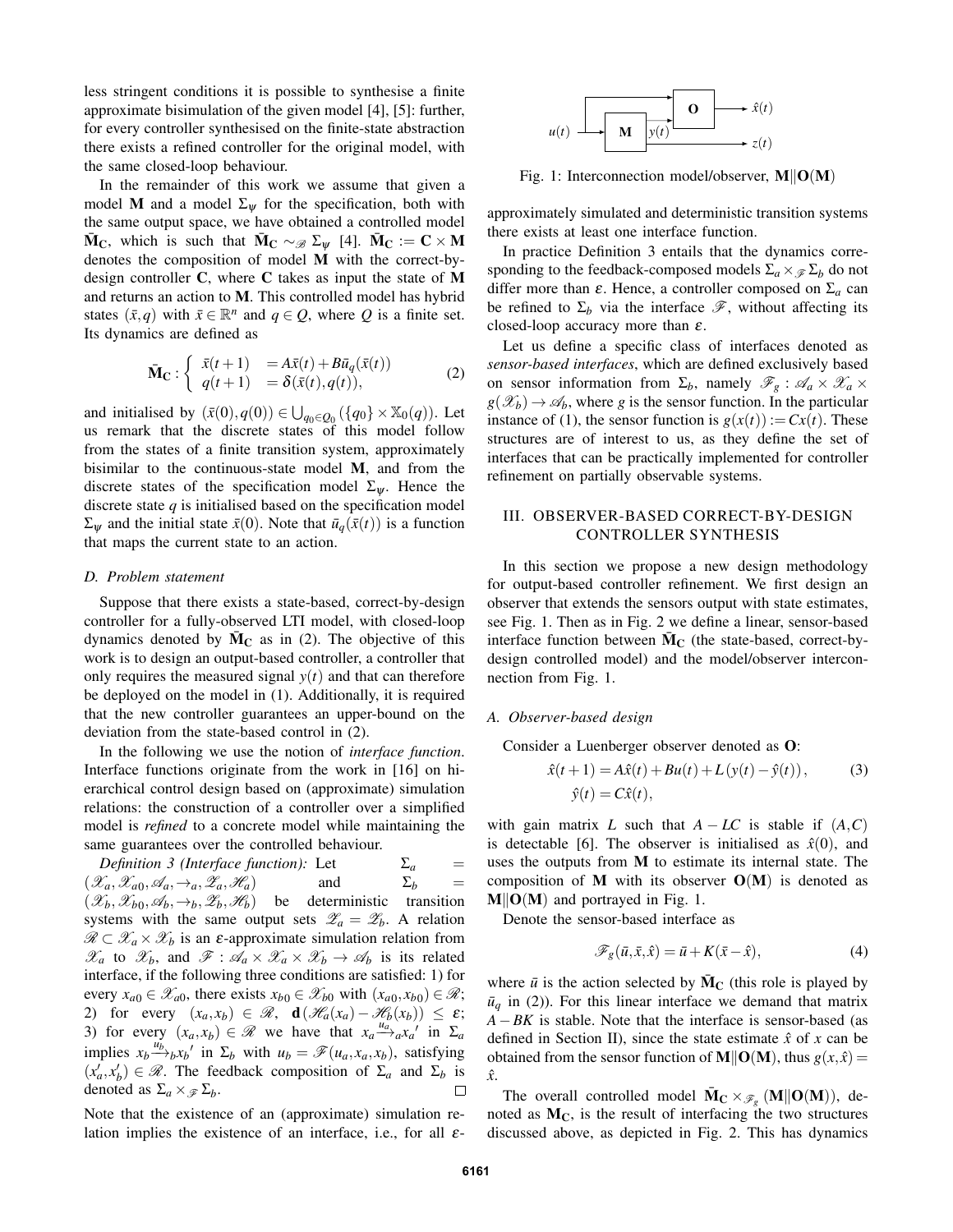evolving over the continuous state space  $\mathbb{R}^{3n}$  as:

$$
\begin{array}{rcl}\n\bar{x}(t+1) &=& A\bar{x}(t) + B\bar{u}_q(\bar{x}(t)) \\
\hat{x}(t+1) &=& (A - LC)\hat{x}(t) + Bu(t) + LCx(t) \\
x(t+1) &=& Ax(t) + Bu(t) \\
u(t) &=& \mathscr{F}_{g}(\bar{u}_q(\bar{x}(t)), \bar{x}(t), \hat{x}(t))\n\end{array} \tag{5}
$$

in combination with the discrete transitions  $q(t + 1) =$  $\delta(\bar{x}(t), q(t))$  from (2).

*Remark 4:* As depicted in Fig. 2, we have designed an output-based controller by combining a given state-based controller with an observer. However, unlike classical results where a state-based controller is employed over estimated states from an observer, in this work we have interfaced the state-based controlled model  $\overline{M}_{\rm C}$  with the model/observer interconnection  $M||O(M)$ , as in Fig. 1. This allows one to reason explicitly about the accuracy of the overall outputcontrolled system, based on the accuracy of the sensor-based interface function. In special cases the proposed architecture can reduce to the classical approach.  $\Box$ 



Fig. 2: Observer-based correct-by-design controller synthesis. The overall interconnection is denoted as  $M<sub>C</sub>$ .

# *B. Quantification of the overall accuracy*

The controlled model  $\bar{M}_C$ , with traces  $\bar{x}(t)$  as in (2)-(5), maps to the specification space as  $\bar{z}(t) = H\bar{x}(t)$ . Let a metric over this space  $\mathbb{R}^q$  be defined as  $\|\cdot\|_2$ . Of interest is the distance between the system output  $z(t)$  as in (1) and  $\bar{z}(t)$ , when the system is controlled via the interconnection of Fig. 2. From the definition of the sensor-based interface, the following result holds.

*Theorem 5:* The function in (4) is a sensor-based interface between  $\bar{M}_C$  and  $M||O(M)$  with precision  $\varepsilon$ , where

$$
\varepsilon := \sqrt{\text{trace}\left(\left[H\ H\right]Q\left[H\ H\right]^{T}\right)}
$$
(6)

with 
$$
\begin{bmatrix} \hat{x}(0) - \bar{x}(0) \\ x(0) - \hat{x}(0) \end{bmatrix} \begin{bmatrix} \hat{x}(0) - \bar{x}(0) \\ x(0) - \hat{x}(0) \end{bmatrix}^T - Q \preceq 0
$$
 (7)

$$
\begin{bmatrix} A-BK & LC \ 0 & A-LC \end{bmatrix} Q \begin{bmatrix} A-BK & LC \ 0 & A-LC \end{bmatrix}^T - Q \preceq 0.
$$
 (8)

Thus the distance between  $\bar{z}(t)$  and  $z(t)$  is bounded by  $\varepsilon$  if there exists a  $Q$  for which  $(7)$  and  $(8)$  are satisfied. A stability assumption on matrices *A*−*BK* and *A*−*LC* guarantees this [6]. Note that since both  $\bar{x}(0)$  and  $\hat{x}(0)$  are included in the design space, it would not make much sense to select  $\bar{x}(0) \neq$  $\hat{x}(0)$  for the initialisation. Hence, the accuracy depends on the initial states of the models only via  $x(0) - \hat{x}(0)$ . In case the initial state  $x(0)$  is only known up to a set  $\mathbb{X}_0$ , the guarantee in Theorem 5 is required to hold over all  $x(0) \in \mathbb{X}_0$ .

# IV. STOCHASTIC DISTURBANCES: ROBUSTNESS

We extend the previous results supposing that the physical system M is disturbed by stochastic noise. More precisely, state transitions are affected by additive noise  $w_1(t)$  with realisations  $w_1(t) \sim w_1(t)$  taking values in  $\mathbb{R}^{d_1}$ , whereas sensor measurements are disturbed by noise sources  $\mathbf{w}_2(t)$ , with realisations  $w_2(t) \sim \mathbf{w}_2(t)$  in  $\mathbb{R}^{d_2}$ . (We denote random variables x as bold faced, in contrast to their realisations  $x \sim x$ .) Each of the noise sources is supposed to be independent and identically distributed over time, with zero mean and unit variance. This assumption holds for a typical Gaussian process noise with distribution  $w_1(t) \sim \mathcal{N}(0, I_{d_1 \times d_1})$ . The resulting stochastic model is

$$
\mathbf{M}: \begin{cases} x(t+1) & = Ax(t) + Bu(t) + Fw_1(t) \\ y(t) & = Cx(t) + Ew_2(t) \\ z(t) & = Hx(t), \end{cases}
$$
(9)

where the matrices *F*,*E*, are again real-valued matrices of appropriate dimensions. The model is initialised as  $\mathbf{x}(0) \sim$  $\mathcal{N}(x_0, P_0)$ .

With reference to the previous section, the control design strategy is as follows:

- A. Let  $\bar{M}$  be a noiseless version of M in (9), and  $\bar{M}_C$  be the composition of M with its correct-by-design controller;
- B. Design a state observer  $O(M)$  for M;
- C. Design a linear interface function  $\mathcal{F}_g$  stabilising *A*−*BK*;
- D. Implement the control structure in Fig. 2, and denote the resulting controlled stochastic model as  $M_C := \overline{M}_C \times \mathcal{F}_p$  $(M||O(M)).$

The initial conditions for  $M_C$ , namely  $\bar{x}(0), \hat{x}(0)$ , are selected as part of the control design problem: as discussed earlier, we pick  $\bar{x}(0) = \hat{x}(0)$ . Further, let  $q(0)$  be any discrete state such that  $(\bar{x}(0), q(0)) \in \bigcup_{q_0 \in Q_0} (\{q_0\} \times \mathbb{X}_0(q)).$ 

In order to analyse the behaviour of the controlled stochastic model  $M<sub>C</sub>$  with respect to a metric of interest, let us embed  $M<sub>C</sub>$  into the formalism of deterministic transition systems (cf. Definition 1) as in [14]. The model can be represented as a symbolic transition system  $\Sigma^*(M_C)$ , with states encompassing random variables  $\mathbf{x}_{\mathbf{C}}(t)$  representing the distribution of  $x_{\mathbf{C}}(t) \sim \mathbf{x}_{\mathbf{C}}(t)$ , with  $x_{\mathbf{C}}(t) \in \mathbb{R}^{3n}$  as in (5). Consider the metric output space  $\mathscr{Z}$ , to which the states are mapped as  $\mathbf{z}_C(t) = H\mathbf{x}_C(t)$ . Further consider the metric  $\mathbf{d}^*(\mathbf{z}_1 - \mathbf{z}_2) = \mathbb{E}(\|\mathbf{z}_1 - \mathbf{z}_2\|_2)$ , with  $\|\cdot\|_2$  the Euclidean norm. Denote the class of all transition systems with the metric output space  $\mathscr{Z}$  as  $\mathscr{T}^*$ .

Both the specification model  $\Sigma_{\psi}$  and the correct-by-design controlled model  $\bar{M}_{C}$  can be trivially embedded in  $\mathscr{T}^*$ via singleton distributions: we denote the corresponding symbolic transition systems as  $\Sigma^*_{\psi}$  and  $\Sigma^*(\bar{M}_{\mathbb{C}})$ , respectively. We obtain:

*Theorem 6:* Transition system  $\Sigma^*(M_C)$  is approximately bisimulated by  $\Sigma^*(\bar{M}_C)$  with precision  $\varepsilon$  obtained as

$$
\varepsilon := \sqrt{\text{trace}([H \ H]Q[H \ H]^T)}
$$
(10)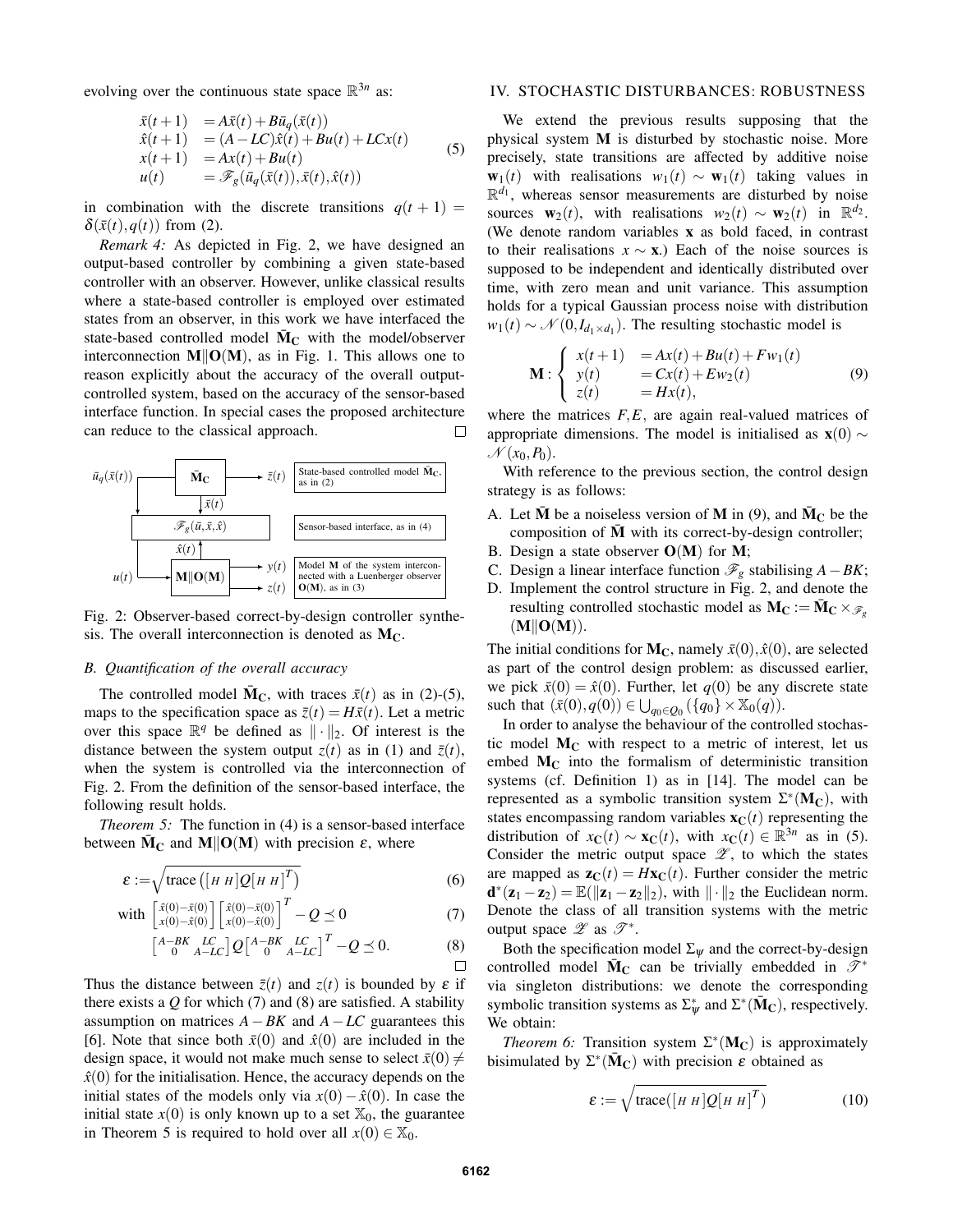with 
$$
\begin{bmatrix} 0 & 0 \\ 0 & (x_0 - \hat{x}(0))(x_0 - \hat{x}(0))^T \end{bmatrix} + \begin{bmatrix} 0 & 0 \\ 0 & P_0 \end{bmatrix} - Q \preceq 0
$$
 (11)  
\n $\begin{bmatrix} A-BK & LC \\ 0 & A-LC \end{bmatrix} Q \begin{bmatrix} A-BK & LC \\ 0 & A-LC \end{bmatrix}^T + \begin{bmatrix} LEE^T L^T & -LE^T L^T \\ -LE^T L^T F F^T + LEE^T L^T \end{bmatrix} - Q \preceq 0. \square$  (12)

As a consequence<sup>1</sup> of Theorem 6 it follows that if  $\Sigma^*(\bar{\mathbf{M}}_{\mathbf{C}}) \preceq_{\mathscr{S}} \Sigma^*_{\psi}$ , then  $\Sigma^*(\mathbf{M}_{\mathbf{C}}) \preceq_{\mathscr{S}}^{\varepsilon} \Sigma^*_{\psi}$ , and if  $\Sigma^*(\bar{\mathbf{M}}_{\mathbf{C}}) \sim_{\mathscr{B}}$  $\Sigma^*_{\psi}$ , then  $\Sigma^*(\mathbf{M}_{\mathbf{C}}) \sim_{\mathscr{B}}^{\varepsilon} \Sigma_{\psi}^*$ . Finally note that (12) is known to admit positive matrices  $\dot{Q}$  for which  $\varepsilon$  is finite if  $A - BK$  and *A*−*LC* are both stable matrices [6].

## *A. Selection of the matrix gains L and K*

Thus far we have assumed that *L* and *K* are chosen so that they stabilise  $A - LC$  and  $A - BK$ . It is known that, as long as the model is detectable and stabilisable, these gains exist [6]. A constructive approach to obtain *L*,*K* in a semi-optimal manner follows from Theorem 6. Omitting the initialisation, the computation of the precision level defined in (10) together with (12) for given *L* and *K* is equivalent to  $\varepsilon = \lim_{t \to \infty} \sqrt{\mathbf{E} \|\Delta z(t)\|_2^2}$  for

$$
\Delta x(t+1) = \begin{bmatrix} A-BK & LC \\ 0 & A-LC \end{bmatrix} \Delta x(t) + \begin{bmatrix} 0 & LE \\ F & -LE \end{bmatrix} \begin{bmatrix} w_1(t) \\ w_2(t) \end{bmatrix}
$$
 (13)

$$
\Delta z(t) = Hx(t),\tag{14}
$$

for given white noise sequences  $w_1(t)$ ,  $w_2(t)$ . As such the optimisation problem leading to *L* and *K* has been recast in the familiar LQG stochastic control problem [7] for which it is known that the optimal observer gain *L* and the optimal state-feedback gain *K* can be computed separately. The optimal observer gain with respect to the LQG problem is the Kalman filter gain,  $L^* = (APC^T)(CPC^T + EE^T)^{-1}$  s.t.  $P = APA^{T} - (APC^{T})(CPC^{T} + EE^{T})^{-1}(CPA^{T}) + FF^{T}$ . On the other hand, the optimal state-feedback gain *K* solves a quadratic control problem, that is  $K^* = (B^T S B)^{-1} B^T S A$  s.t.  $S = A^T S A - A^T S B (B^T S B)^{-1} B^T S A + H^T H$ . In the next case study

<sup>1</sup> Note that we have trivially assumed that this (bi-)simulation relation between the transition system  $\Sigma(\bar{M}_{C})$  and  $\Sigma_{\psi}$  is maintained when embedding them in  $\mathscr{T}^*$  via Dirac distributions [14].

this will be computed via the generalised eigenproblem algorithm [17] implemented in MATLAB. Note that since there is no trade-off between the state error and the magnitude of the control gain, the state feedback gain will push the control to deadbeat control [6]: this behaviour can be easily remedied by extending the observation space *H* with *DH*, such that the extended performance signal becomes  $z_e(t) = \begin{bmatrix} z^T(t) & z_u^T(t) \end{bmatrix}^T$ , with  $z_u(t) = D_H K x(t)$ , or equivalently with  $z_u(t) = D_H(u(t) - \bar{u}(t)).$ 

## V. CASE STUDY IN SMART BUILDINGS

We are interested in the advanced energy management of an office building. As a motivation for output-based controllers, consider a building that is divided in two connected zones, each with a radiator regulating the heat in each zone via the controlled boiler water temperature [18]. Due to a sensor fault in the second zone, only the temperature in the first zone and the ambient (outside) temperatures are measured. The temperature fluctuations in the two zones and the ambient temperature are modelled via  $M$  as [18]

$$
x(t+1) = \Xi x(t) + \Gamma u(t) + F w_1(t)
$$
\n(15)

$$
y(t) = \begin{bmatrix} 1 & 0 & 0 \\ 0 & 0 & 1 \end{bmatrix} x(t) + E w_2(t), \quad z(t) = \begin{bmatrix} 1 & 0 & 0 \\ 0 & 1 & 0 \end{bmatrix} x(t), \quad (16)
$$

with stable dynamics

$$
\Xi = \begin{bmatrix} 0.8725 & 0.0625 & 0.0375 \\ 0.0625 & 0.8775 & 0.0250 \\ 0 & 0 & 0.9900 \end{bmatrix}, \quad \Gamma = \begin{bmatrix} 0.0650 & 0 \\ 0 & 0.0600 \\ 0 & 0 \end{bmatrix},
$$

where  $x_{1,2}(t)$  are the temperatures in zone 1 and 2, respectively;  $x_3(t)$  is the deviation of the ambient temperature from its mean; and  $u(t) \in \mathbb{R}^2$  is the control input. Note that since  $\Xi$  is stable, it follows that  $(\Xi,\Gamma)$  is stabilisable and  $(\Xi, \begin{bmatrix} 1 & 0 & 0 \\ 0 & 0 & 1 \end{bmatrix})$  is detectable. The state variables are initiated as  $x(0) = [16 \ 14 \ -5]^T$ . The constants in matrix Ξ are selected to represent the heat exchange rate between the individual zones and the heat loss rate of each zone to the ambient; those in  $\Gamma$  represent the rate of heat supplied by the radiators to the two zones, respectively. The disturbances are modelled as independent and identically distributed standard normal





for  $M_C$ ; (Lower plot) Deviation from

(a) Simulation outcomes for controlled models:  $\bar{M}_{C}$  denotes state-based control of the noiseless model realisation ([5]);  $M_C$  is the output-based control of the Gaussian process model (15); Feedforward denotes feedforward design using  $\bar{M}_{\text{C}}$ .

Fig. 3: Case study in smart buildings